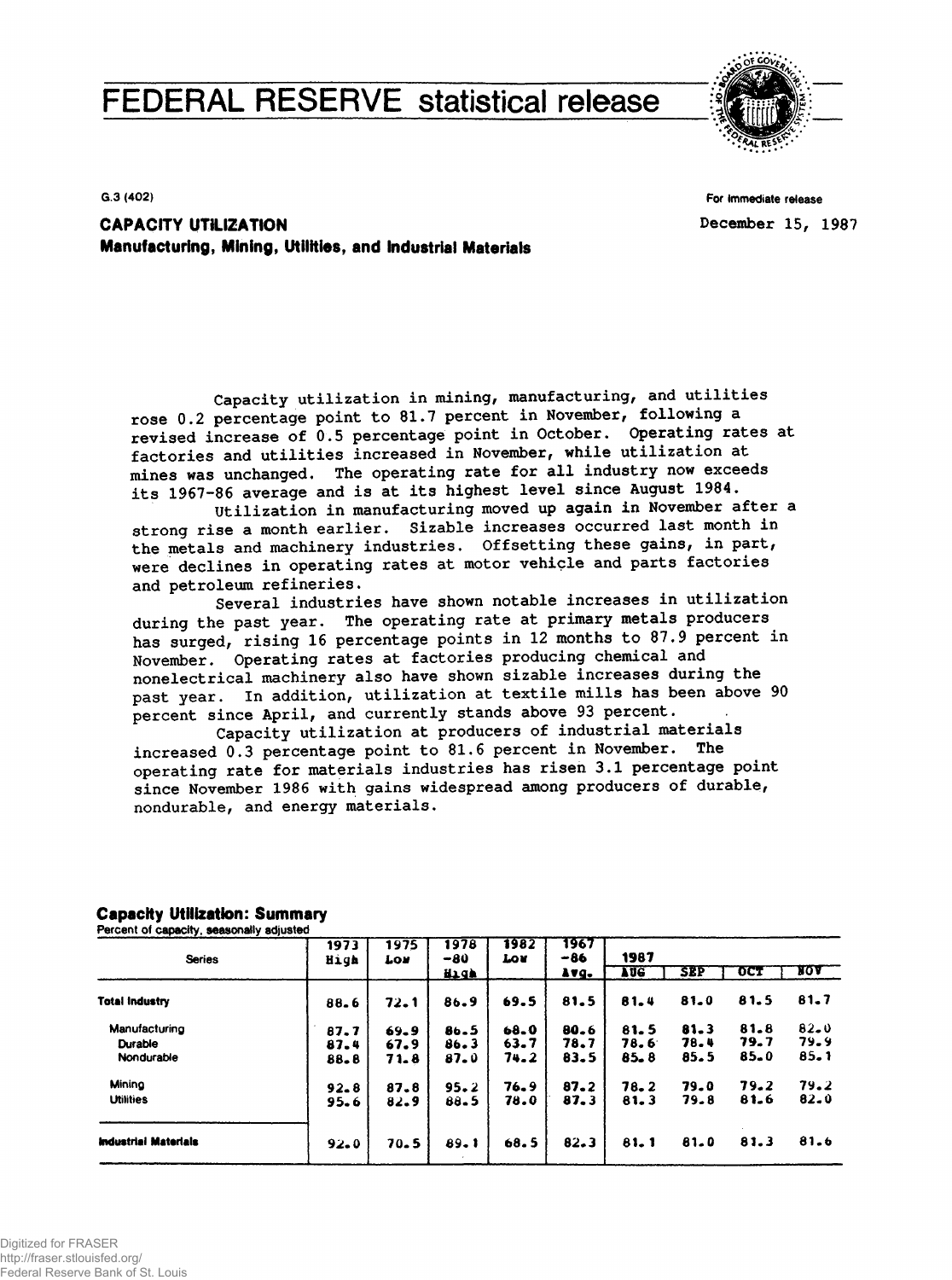## **CAPACITY UTILIZATION**



Digitized for FRASER http://fraser.stlouisfed.org/ Federal Reserve Bank of St. Louis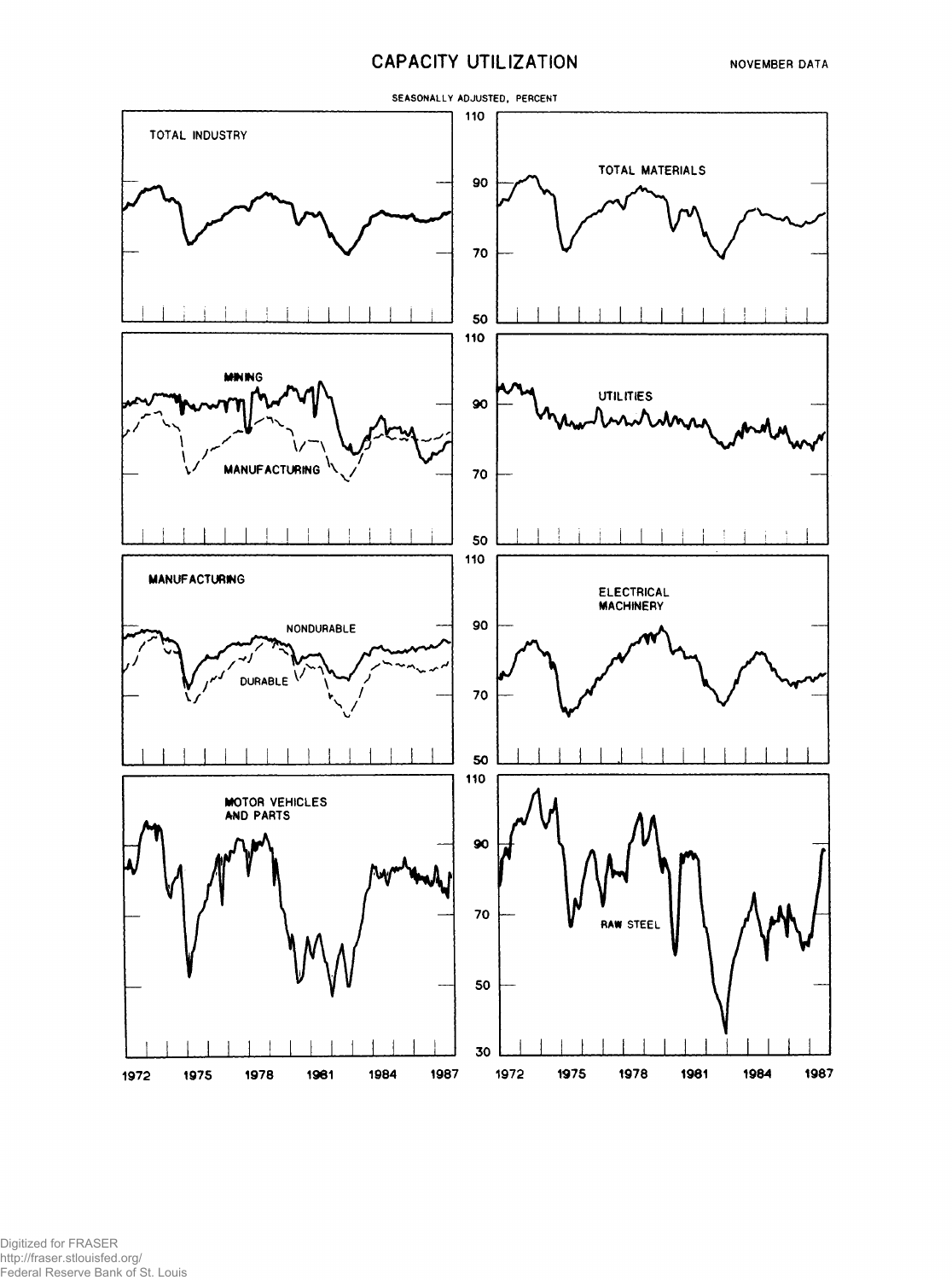## MANUFACTURING, MINING AND UTILITIES

### **Table 1**

Capacity Utilization **Monthly, seasonally adjusted, percent of capacity**

| monumy, oodoonany aujustuu, portonit of tapatritj | 1973 <sub>1</sub> | 1975       | 1978<br>- 1 | 1982      | 1967      | 1986 1 |            |          |          |            |            |          |            |          |            |
|---------------------------------------------------|-------------------|------------|-------------|-----------|-----------|--------|------------|----------|----------|------------|------------|----------|------------|----------|------------|
| Series                                            | High !            | <b>Lou</b> | $-80$       | Lou       | -86       | NOV    | 1987       |          |          |            |            |          |            |          |            |
|                                                   |                   |            | High        |           | Avq.      |        | <b>NAR</b> | AP B     | HAY      | <b>JUN</b> | <b>JUL</b> | AUG      | <b>SEP</b> | OCT 1    | <b>BOY</b> |
| <b>Total Industry</b>                             | 88.61             | 72.11      | 86.91       | 69.51     | 81.51     | 79.21  | 79.7       | 79.6     | 79.9     | $80 - 3$   | 81.1       | $81 - 4$ | 81.0       | 81.5     | 81.7       |
| Manufacturing                                     | $87 - 71$         | 69.91      | 86.51       | 68.01     | 80.61     | 79.61  | $80 - 3$   | $80 - 2$ | $80 - 4$ | 80.8       | 81.5       | 81.5     | 81.3       | 81.8     | 82.0       |
| Primary processing                                | 91.91             | 68.31      | 89.11       | 65.01     | $81 - 61$ | 82.51  | $83 - 1$   | 83.5     | $83 - 2$ | 84.0       | $85 - 4$   | 85.3     | 85.1       | 85.6     | 85.9       |
| Advanced processing                               | 86.01             | 71.11      | $85 - 11$   | 09.51     | $80 - 11$ | 78.31  | 79.1       | 78.7     | 79.2     | 79.2       | 79.8       | 79.9     | 79.5       | 80.1     | $80 - 2$   |
| Durable manufacturing                             | 87.41             | 67.91      | 86.31       | 63.71     | 78.71     | 77.01  | 77.9       | 77.5     | 77.6     | 77.8       | $78 - 6$   | 78.6     | 78.4       | 79.7     | 79.9       |
| Stone, clay and glass products                    | 89.31             | 67.11      | 86.61       | 62.91     | 78.11     | 82.81  | $83 - 0$   | 83.3     | $80 - 8$ | 81.1       | 81.5       | 79.7     | $80 - 3$   | $80 - 8$ |            |
| <b>Primary metals</b>                             | 101.91            | 67.01      | 97.11       | 45.81     | 79.61     | 71.91  | 74.2       | 73.6     | 74.5     | 76.4       | 79.2       | $83 - 0$ | 82.7       | 87.0     | 87.9       |
| Iron and steel, subtotal                          | 105.81            | 66.61      | 100.31      | 37.61     | 78.61     | 66.41  | 70.1       | 69.9     | 71.0     | 74.2       | 77.4       | $83 - 4$ | 82.3       | 88.3     |            |
| Nonferrous metals, subtotal                       | 95.61             | 62.11      | 91.11       | 60.81     | 81.21     | 79.81  | $80 - 2$   | 78.7     | 79.5     | 79.5       | 81.6       | $82 - 3$ | $83 - 4$   | 85.3     |            |
| Fabricated metal products                         | 85.01             | 64.71      | $87 - 41$   | 61.31     | 77.71     | 77.31  | 78.3       | 77.8     | 76.7     | 78.4       | 78.2       | 77.4     | 78.0       | 79.0     | 79.5       |
| Nonelectrical machinery                           | 89.01             | $68 - 21$  | $86 - 01$   | 62.91     | 78.21     | 71.81  | 73.0       | $73 - 8$ | 73.3     | 74.2       | $75 - 8$   | 75.1     | 76.3       | 77.0     | 77.7       |
| Electrical machinery                              | $85 - 71$         | $63 - 71$  | 89.91       | 66.91     | 78.21     | 74.11  | 74.0       | 73.9     | 75.0     | 74.7       | 75.4       | 76.1     | 75.4       | 75.9     | 76.2       |
| Motor vehicles and parts                          | 97.11             | 52.71      | $93 - 31$   | 47.01     | 78.01     | 78.11  | 83.0       | 78.1     | 79.6     | 76.2       | 77.5       | 77.2     | 74. 7      | $82 - 0$ | $80 - 5$   |
| <b>Automobiles</b>                                |                   |            | $93 - 31$   | 36.61     |           | 73.71  | 78.8       | 70.3     | 71.6     | 67.4       | 66.5       | 59.0     | 60.7       | 72.5     | 70.2       |
| Aerospace and misc. trans. eqp.                   | 77.01             | 69.61      | $87 - 11$   | 70.71     | 77.11     | 89.41  | $90 - 0$   | 89.2     | 89.5     | 88.9       | 88.7       | 89.4     | 88.4       | 88.5     | 88.0       |
| Instruments                                       | $89 - 21$         | 74.91      | 88.91       | 77.81     | 83.21     | 78.11  | 77.7       | 78.8     | 78.2     | 79.3       | 78.7       | 79.8     | 78.5       | 78.9     | 78.9       |
| Other durables                                    | $87 - 71$         | 69.01      | 81.01       | 69.11     | 81.61     | 82.61  | 81.9       | 81.0     | $81 - 7$ | $81 - 9$   | 82.0       | $81 - 2$ | 80.4       | $80 - 1$ | $80 - 5$   |
|                                                   |                   |            |             |           |           |        |            |          |          |            |            |          |            |          |            |
| Nondurable manufacturing                          | 88.81             | 71.81      | 87.01       | 74.21     | 83.51     | 83.51  | 83.9       | 84.2     | 84.6     | 85.2       | $85 - 9$   | 85.8     | 85.5       | $85 - 0$ | $85 - 1$   |
| Food and kindred products                         | 85.81             | 77.61      | 85.11       | 76.51     | 82.31     | 80.01  | $80 - 4$   | 79.4     | 80.1     | 80.1       | $80 - 3$   | $80 - 3$ | $80 - 6$   | 79.7     |            |
| <b>Textile mill products</b>                      | $92 - 11$         | 58.91      | 88.31       | 70.61     | 84.71     | 89.91  | 89.8       | $92 - 9$ | $92 - 1$ | 93.1       | 93.9       | 95.0     | 93.8       | 93.3     |            |
| Paper and products                                | 95.61             | 67.71      | $92 - 71$   | $80 - 21$ | $88 - 21$ | 93.11  | 92.3       | 92.5     | 92.7     | 93.3       | 97.1       | 96.9     | 95.3       | 93.5     |            |
| Chemicals and products                            | 88.61             | 69.21      | 82.91       | 67.61     | 78.71     | 79.31  | 80.5       | 81.5     | $81 - 9$ | $82 - 4$   | $83 - 2$   | $83 - 9$ | $83 - 8$   | $83 - 2$ |            |
| Petroleum products                                | 99.61             | $83 - 71$  | 91.71       | 68.81     | 87.01     | 84.61  | 83.8       | 85.5     | .84. 1   | 83.7       | $85 - 3$   | 84.1     | 84.6       | 84.8     | 83.7       |
| Rubber and plastics products                      | 97.51             | 59.51      | 89.41       | 71.21     | $84 - 71$ | 85.51  | 85.9       | 86.5     | 87.0     | $88 - 4$   | 89.0       | 87.3     | 87.1       | 86.9     |            |
| Other nondurables                                 | 86.41             | 72.31      | 92.41       | 78.91     | 85.91     | 85.71  | 85.7       | 85.8     | 86.9     | 87.5       | 87.4       | $87 - 2$ | $86 - 5$   | $86 - 8$ | $86 - 5$   |
| Mining                                            | $92 - 81$         | $87 - 81$  | 95.21       | 76.91     | 87.21     | 74.51  | 75.5       | 75.9     | 76.5     | 76.6       | 76.8       | 78.2     | 79.0       | 79.2     | 79.2       |
| Utilities                                         | 95.61             | 82.91      | 88.51       | 78.01     | 87.31     | 79.81  | 78.2       | 76.8     | 79.2     | 79.0       | $80 - 2$   | 81.3     | 79.8       | 81.6     | 82.0       |
| <b>Electric utilities</b>                         | 98.71             | 83.01      | 87.61       | 78.21     | 88.31     | 83.01  | $81 - 8$   | $80 - 7$ | 84.8     | $84 - 6$   | 85.9       | 86.3     | 83.2       | $85 - 0$ | $85 - 3$   |
|                                                   |                   |            |             |           |           |        |            |          |          |            |            |          |            |          |            |

#### **Table 2**

Output, **Capacity, and** Capacity Utilization

| Quarterly, seasonally adjusted         |      |                       | <b>OUTPUT</b> |      |                                                                      |      |                       |                         |    |                                            |          |                             |                       |                   |                |
|----------------------------------------|------|-----------------------|---------------|------|----------------------------------------------------------------------|------|-----------------------|-------------------------|----|--------------------------------------------|----------|-----------------------------|-----------------------|-------------------|----------------|
| <b>Series</b>                          | 1986 |                       | 1987          |      |                                                                      | 1986 |                       | <b>CAPACITY</b><br>1987 |    |                                            | 1986     |                             | UTILIZATION<br>1987   |                   |                |
|                                        | Q3   | 04                    | 91            | 02   | Q3                                                                   | QЗ   | $\Omega$ <sup>4</sup> | 01                      | 02 | 93                                         | Q3       | 04                          | 01                    | Q <sub>2</sub>    | Q <sub>3</sub> |
|                                        |      |                       |               |      |                                                                      |      |                       |                         |    |                                            |          |                             |                       |                   |                |
| <b>Total industry</b>                  |      |                       |               |      | 124.8 125.9 126.9 128.2 130.9                                        |      |                       |                         |    | 157.9 158.71159.5 160.4 161.31             |          |                             | $79.0$ $79.41$ $79.5$ | $79.9$ 81.2       |                |
|                                        |      |                       |               |      |                                                                      |      |                       |                         |    |                                            |          |                             |                       |                   |                |
| Manufacturing                          |      |                       |               |      | 129-2 130-41131-6 133-2 135-71                                       |      |                       |                         |    | 162.4 163.4 164.5 165.6 166.7              |          | $79.5$ $79.81$ $80.0$       |                       | $80.5$ $81.4$     |                |
|                                        |      |                       |               |      | 111.5 113.41114.3 116.1 119.21                                       |      |                       |                         |    | 136.9 137.5 138.2 139.0 139.8              |          | $81 - 4$ $82 - 51$ $82 - 7$ |                       | 83.5 85.3         |                |
| Primary processing                     |      |                       |               |      | 139.9 140.6:142.0 143.5 145.81                                       |      |                       |                         |    | 177.8 179.11180.3 181.6 182.91             | 78.6     | 78.51 78.7                  |                       |                   | 79.0 79.7      |
| Advanced processing                    |      |                       |               |      |                                                                      |      |                       |                         |    |                                            |          |                             |                       |                   |                |
| Durable manufacturing                  |      |                       |               |      | 128.2 129.1 130.5 131.4 133.71                                       |      |                       |                         |    | 166.8 167.61168.4 169.3 170.21             |          | $76.8$ $77.01$ $77.5$       |                       | 77.6              | 78.5           |
| Stone, clay and glass products         |      |                       |               |      | 117.5 118.51120.2 118.6 117.61                                       |      |                       |                         |    | 143.0 143.31144.0 145.1 146.11             | 82.2     | 82.71 83.4                  |                       | 81.7              | 80.5           |
| Primary metals                         |      |                       |               |      | 73.0 74.01 75.0 77.3 83.71                                           |      |                       |                         |    | 106.5 105.11104.0 103.3 102.61             | 68.6     | 70.41 72.1                  |                       | 74.8              | 81.6           |
| Iron and steel, subtotal               | 61.0 |                       | 61.9162.4     | 66.3 | 73.81                                                                |      |                       |                         |    | $97.7$ $95.6$ $93.8$ $92.5$ $91.1$         | $62 - 5$ | 64.81 66.5                  |                       | 71.7              | 81.0           |
| Nonferrous metals, subtotal            |      | $95.6$ $96.71$ $98.7$ |               |      | 98.0 102.31                                                          |      |                       |                         |    | 123.0 123.01 123.2 123.7 124.11            | 77.7     | 78.61 80.1                  |                       | 79.2              | 82.4           |
| Fabricated metal products              |      |                       |               |      | 107.1 108.9/109.1 109.9 110.81                                       |      |                       |                         |    | 139-3 140-01140-8 141-5 142-31             | 76.9     | 77.81 77.5                  |                       | 77.6              | 77.9           |
| Nonelectrical machinery                |      |                       |               |      | 145.1 144.81145.8 150.6 155.51                                       |      |                       |                         |    | 199.9 201.4 202.8 204.1 205.4              | 72.6     | 71.9171.9                   |                       | 73.8              | 75.7           |
| Electrical machinery                   |      |                       |               |      | 166.5 168.5/169.9 170.0 173.2/                                       |      |                       |                         |    | 225.5 226.51227.4 228.1 228.91             | $73 - 8$ | 74.41 74.7                  |                       | 74.5              | 75.7           |
| Motor vehicles and parts               |      |                       |               |      | 111.4 109.71115.4 109.7 108.01                                       |      |                       |                         |    | 139.2 139.7  140.2 140.7 141.21            | 80.0     | $78.51$ $82.3$              |                       | 78.0              | 76.5           |
| <b>Automobiles</b>                     |      |                       |               |      | 108.1 109.61113.7 103.1 92.21                                        |      |                       |                         |    | 144.9 146.11347.1 147.8 148.61             | 74.6     | 75.01 77.3                  |                       | $69 - 7$          | 62.0           |
| Aerospace and misc. trans. eqp.        |      |                       |               |      | 149-8 150-81152-8 152-6 152-91                                       |      |                       |                         |    | 168.0 169.01170.0 171.1 172.11             | 89.2     | 89.21 89.9                  |                       | 89.2              | 88.8           |
| <b>Instruments</b>                     |      |                       |               |      | 139.0 139.51180.6 143.1 144.81                                       |      |                       |                         |    | 176.6 178.3 180.0 181.6 183.3              | 78.7     | 78.21 78.1                  |                       | 78.8              | 79.0           |
| Other durables                         |      |                       |               |      | 127.8 131.21130.7 132.2 133.11                                       |      |                       |                         |    | 157.2 158.71160.3 162.2 164.01             | $81 - 3$ | 82.7181.5                   |                       | 81.5              | $81 - 2$       |
|                                        |      |                       |               |      | 130.7 132.11133.1 135.7 138.61                                       |      |                       |                         |    |                                            |          |                             |                       |                   |                |
| Nondurable manufacturing               |      |                       |               |      | 134.7 135.21136.1 137.0 139.01                                       |      |                       |                         |    | 156.4 157.61158.9 160.3 161.71             | 83.6     | 83.81 83.7                  |                       | 84.7              | $85 - 7$       |
| Food and kindred products              |      |                       |               |      | 110.0 111.91110.9 116.5 118.91                                       |      |                       |                         |    | 168.0 169.11170.3 171.6 172.81             | $80 - 2$ | 80.01 79.9                  |                       | 79.9              | 80.4           |
| <b>Textile mill products</b>           |      |                       |               |      | 138.0 139.8 139.9 141.5 148.21                                       |      |                       |                         |    | 124.4 124.8 125.2 125.7 126.1              | 88.4     | 89.71 88.5                  |                       | 92.7              | 94.2           |
| Paper and products                     |      |                       |               |      | 132.5 133.81135.8 138.2 141.81                                       |      |                       |                         |    | 148.7 149.91151.1 152.4 153.61             | 92.8     | $93.31$ $92.5$              |                       | $92 - 8$          | 96.5           |
| Chemicals and products                 |      |                       |               |      |                                                                      |      |                       |                         |    | 166.0 166.9 167.8 168.7 169.6              | $79 - 6$ | 80.21 80.9                  |                       | 81.9              | 83.6           |
| Petroleum products                     |      |                       |               |      | $92.8$ $92.8$ $93.1$ $93.0$ $93.5$<br>152.9 155.51156.7 162.7 165.71 |      |                       |                         |    | 108-9 109-44109-8 110-1 110-54             | $85 - 3$ | 84.91 84.8                  |                       | 84.4              | 84.6           |
| Rubber and plastics products           |      |                       |               |      | 131.3 133.51134.6 138.4 140.81                                       |      |                       |                         |    | 179.2 181.5 183.8 186.3 188.8              | 85.3     | $85.71$ $85.2$              |                       | 87.3              | $87 - 8$       |
| Other nondurables                      |      |                       |               |      |                                                                      |      |                       |                         |    | 153.7 155.5  157.5 159.6 161.8             | 85.5     | 85.9185.5                   |                       | 86,7              | $87 - 1$       |
| Mining                                 |      |                       |               |      | 96.8 96.91 98.8 99.0 100.61                                          |      |                       |                         |    | 131.2 130.81130.4 129.7 129.01             |          | $73.8$ $74.11$ $75.8$       |                       | 76.3              | 78.0           |
|                                        |      |                       |               |      | 107.3 109.11108.1 108.3 111.61                                       |      |                       |                         |    | $137 - 0$ $137 - 31137 - 7138 - 3138 - 81$ |          |                             | $78.3$ $79.41$ $78.5$ | $78.3\quad 80.4$  |                |
| Utilities<br><b>Electric utilities</b> |      |                       |               |      | 122.9 123.71122.5 126.6 130.21                                       |      |                       |                         |    | 149.3 150.01150.8 151.9 152.91             | 82.3     | $82 - 51 81 - 2$            |                       | $83 - 4$ $85 - 1$ |                |
|                                        |      |                       |               |      |                                                                      |      |                       |                         |    |                                            |          |                             |                       |                   |                |

**Note. Data for output are percentages of 1977 output as shown in the Federal Reserve's season-ally adjusted indexes of industrial production. Capacity is also expressed as a percentage of**

**1977 actual output. Capacity utilization percentages are calculated as ratios of production to capacity.**